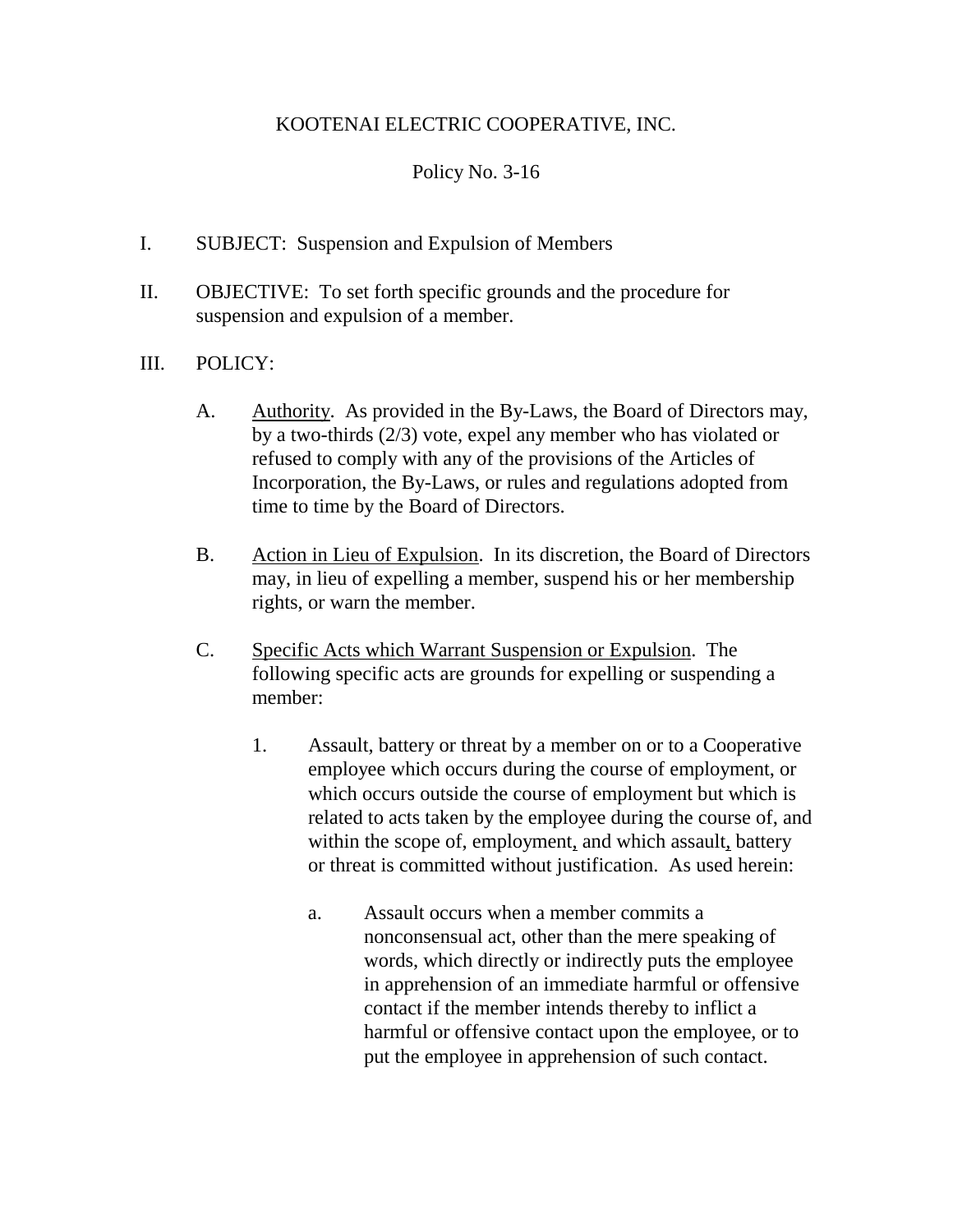- b. Battery occurs when the member directly or indirectly does an act which causes a harmful contact to an employee, if the act is done with the intention of bringing about a harmful or offensive contact, or with the intent of causing apprehension thereof by the employee, and which act is committed without the consent of the employee.
- c. Threat occurs when a member willfully makes a communication to an employee, threatening to take the life of, or inflict bodily harm upon, the employee when such communication would cause a reasonable person to be placed in apprehension of death or bodily harm. As used herein, "communication" means words (including words which are spoken or written or which appear in an electronic format) or acts, depictions, or gestures directed to an employee by a member.
- 2. Malicious injury to Cooperative property. "Malicious" means acting intentionally to harm or destroy without justification or excuse.
- 3. Refusal to allow the Cooperative's agents and employees access to the Cooperative's facilities located on the member's real property for the purpose of, but not limited to, installation, inspection, maintenance and meter reading.
- 4. Power diversion in an illegal manner as provided in section 18-4621 of the Idaho Code as is currently in effect or as is hereafter amended.
- D. Other Grounds for Expulsion. The grounds for expulsion set forth in III.C. are not intended as the exclusive grounds for suspending or expelling a member. Other acts of sufficiently egregious nature which are a violation of the Articles of Incorporation, By-Laws, or the rules and regulations adopted by the Board of Directors are also grounds for expulsion.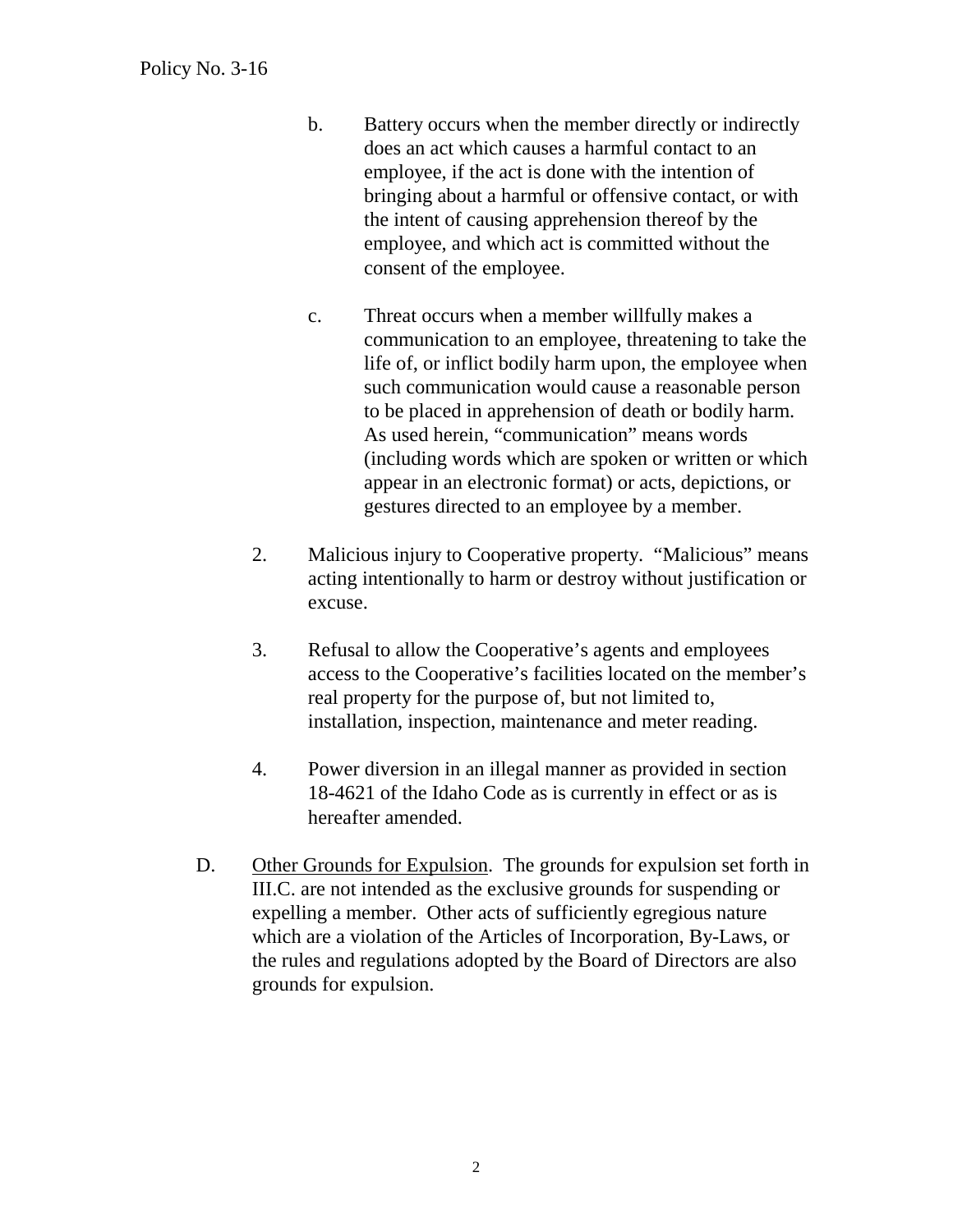## E. Administrative Actions.

- 1. In the event the General Manager recommends suspension or expulsion of a member, the General Manager shall present specific facts justifying suspension or expulsion to the Board.
- 2. If the Board of Directors, by a two-thirds (2/3) affirmative vote of the entire Board, makes a preliminary determination that suspension or expulsion appears warranted based upon the facts presented to it, the Cooperative shall send written notice of proposed suspension or expulsion by first-class or certified mail to the member, addressed to the last address of the member as shown on the Cooperative's records, not less than fifteen (15) days prior to the date set for the suspension or expulsion. The notice shall contain the reasons for the proposed suspension or expulsion and advise the member that he or she shall have an opportunity to present relevant facts, orally or in writing, not less than five (5) days prior to the effective date of suspension or expulsion. Failure to appear or to present a written statement shall be considered acceptance of the reasons contained in the Cooperative's notice for suspension or expulsion. If the member elects to have an oral presentation, the member shall appear in person and may not be represented solely by a third party. The Board shall consider any facts presented by the member and any additional facts that may be presented by management and then vote on whether to suspend or expel the member.
- 3. In the event a member is expelled, he may be reinstated as a member at any annual meeting or special meeting of the members. The action of the members with respect to reinstatement shall be final.
- F. Effect of Expulsion.
	- 1. An expelled member shall forfeit all rights and privileges of membership, including the right to receive electric service from the Cooperative, provided that such person shall not forfeit the right to receive a distribution of capital credits held in his name if and when capital credits are declared payable by the Board of Directors.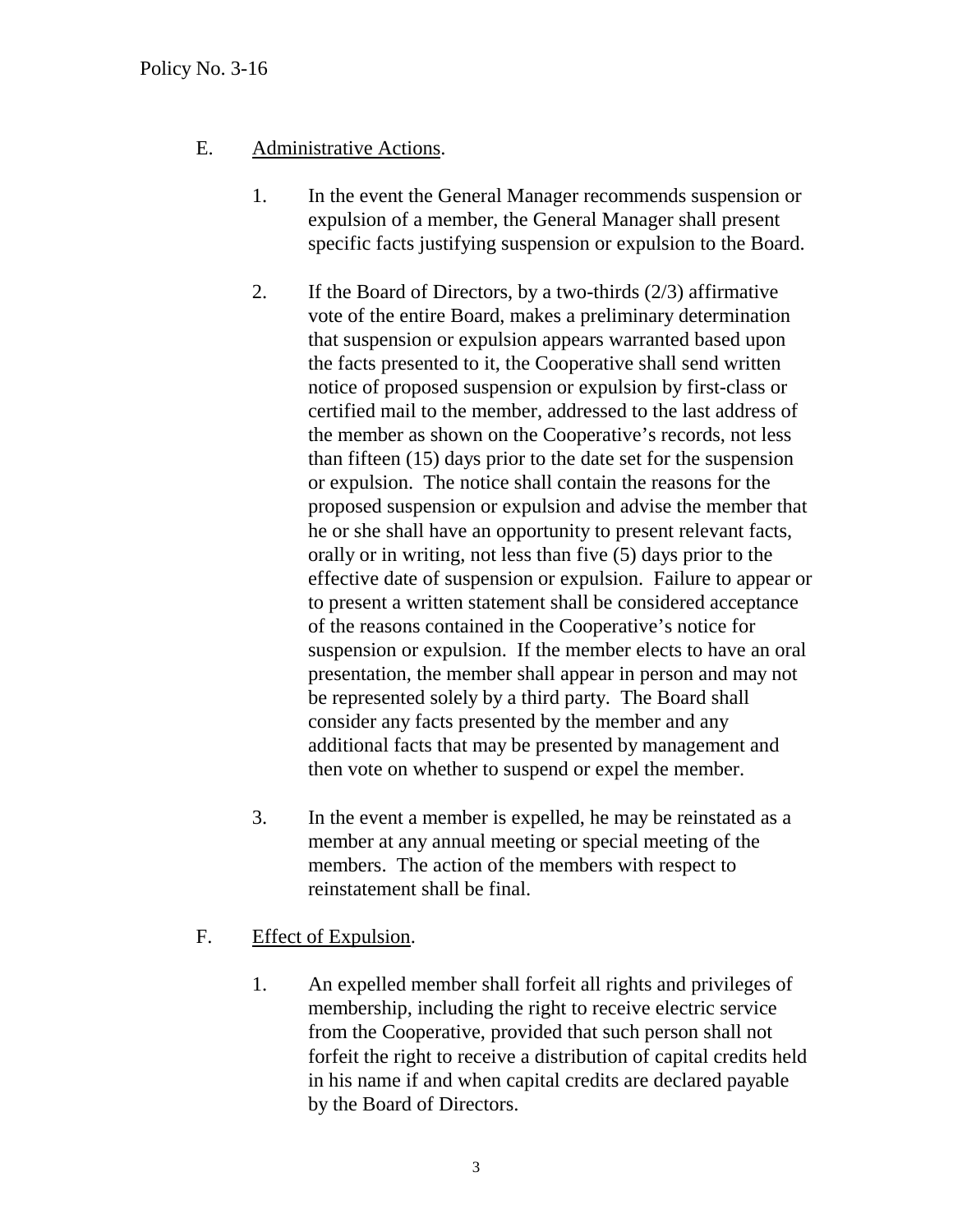- 2. Expulsion shall not relieve a member from any obligations the member may have incurred or contracted with the Cooperative prior to suspension or expulsion.
- 3. If only one member of a joint membership is expelled, such expulsion shall be effective as to both of the joint members.
- 4. A person who has been expelled, or the person who was a joint member with the person expelled, shall not be entitled to apply for or become a member in the Cooperative without the expressed consent of the members by a majority vote at a meeting of the members. If the members never voted on the issue of expulsion or reinstatement, a person expelled may apply for and become a member upon a two-thirds (2/3) affirmative vote by the Board of Directors.
- G. Actions in Lieu of Expulsion.
	- 1. Suspension. Suspension of membership rights shall not exceed fifteen (15) days. Suspension shall include a termination of the right to receive electric service and a termination of all other rights and privileges of membership, except the right to receive payment for capital credits if and when capital credits are declared payable by the Board of Directors.
	- 2. Suspension shall not relieve a member from any obligations the member may have to the Cooperative as a result of obligations incurred or commitments made prior to suspension.
	- 3. Warning. The Board of Directors may cause a written warning to be sent by certified mail to the member.
	- 4. Reimbursement/Deposit. The Board of Directors may require in connection with suspending or warning a member that the member reimburse the Cooperative for the cost incurred by the Cooperative as a result of the member's actions including, but not limited to, the actual and reasonable costs of repair, electric service, investigation, and legal fees incurred by the Cooperative. The Board may also require that the member